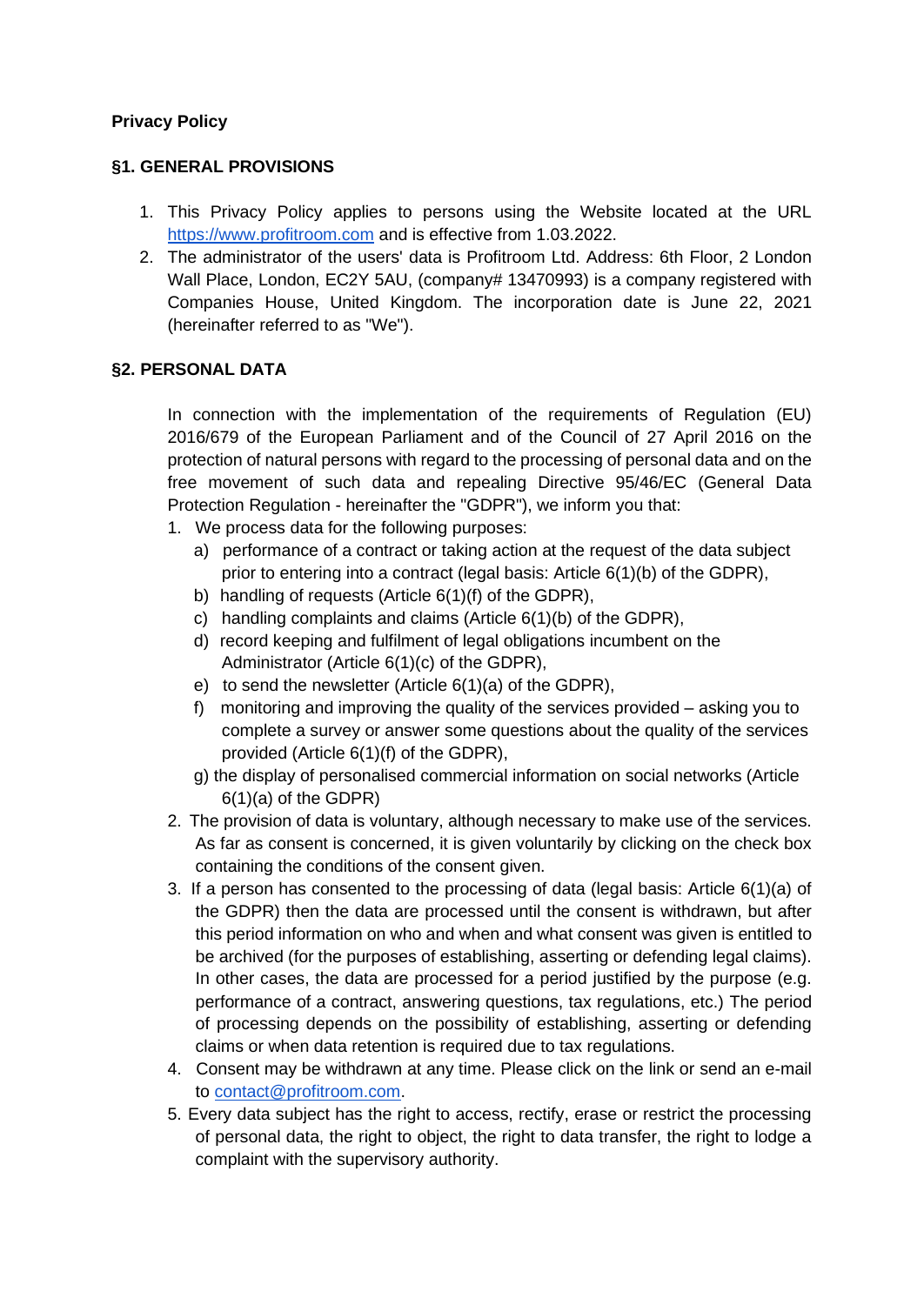- 6. Transaction data, including personal data, is transmitted directly by the user to the payment service provider.
- 7. Visitors to the Website may fill in the form (e.g. to download an e-book) and subscribe to the newsletter and provide an e-mail address and/or telephone number as a basis for automatic contact.
- 8. Visitors to the Website may consent to Us running advertising campaigns on social networks targeted based on their email address.

# **§3. DATA RECIPIENTS**

- 1.We use the services of programming and ICT system maintenance companies, with which we have appropriate agreements. These agreements cover data processing rules and confidentiality. This data is not shared and none of these companies have the right to process the data in any other way than specified in the contract. Your data, insofar as the company has access to it, may only be processed for the purpose of proper service provision.
- 2. We use third-party services to deliver targeted advertising on social media and the Internet, using services i.e.: conversion pixel and Facebook ads (Meta Platforms, Inc.), Google Ads, Google Ads Remarketing and Google Analytics with anonymous IP address (Google Inc.), LinkedIn conversion tracking, LinkedIn retargeting and LinkedIn ads (LinkedIn Corporation).
- 3.The newsletter service is provided by the Zoho Corporation. Data is processed within the EU, is transmitted as confidential and is not owned by the Zoho Corporation. Data from the European Economic Area (EEA) is transmitted on the basis of a data processing agreement. Detailed information on how the Zoho Corporation processes data: terms of use of [Zoho Marketing Automation.](https://www.zoho.com/marketingautomation/terms.html#:~:text=By%20using%20Zoho%20Marketing%20Automation%2C%20you%20agree%20that&text=You%20will%20not%20host%20and,sell%20illegal%20and%20counterfeit%20products.)

## **§4. COOKIES**

- 1. Cookies are transferred to web browsers and are then stored in the memory of your devices and read by the server each time you connect to the Website.
- 2. Cookies do not contain any information that would enable third parties to know your personal data or to contact you, for example, by e-mail or telephone. We also point out that the storage of cookies does not allow the Service Provider or third parties to access your private device.
- 3. We use so-called technical cookies, which enable the correct use of the message transmission as well as remembering your settings and creating simple statistics for the Service.
- 4. We use cookies and data collection technologies to help us analyse traffic on the Website. This allows us to optimise its performance, improve the solutions that are most popular, and display dedicated messages and offers. You can agree, disagree, withdraw your consent or manage your settings by clicking on the cookie settings banner.
- 5. We use the following cookies: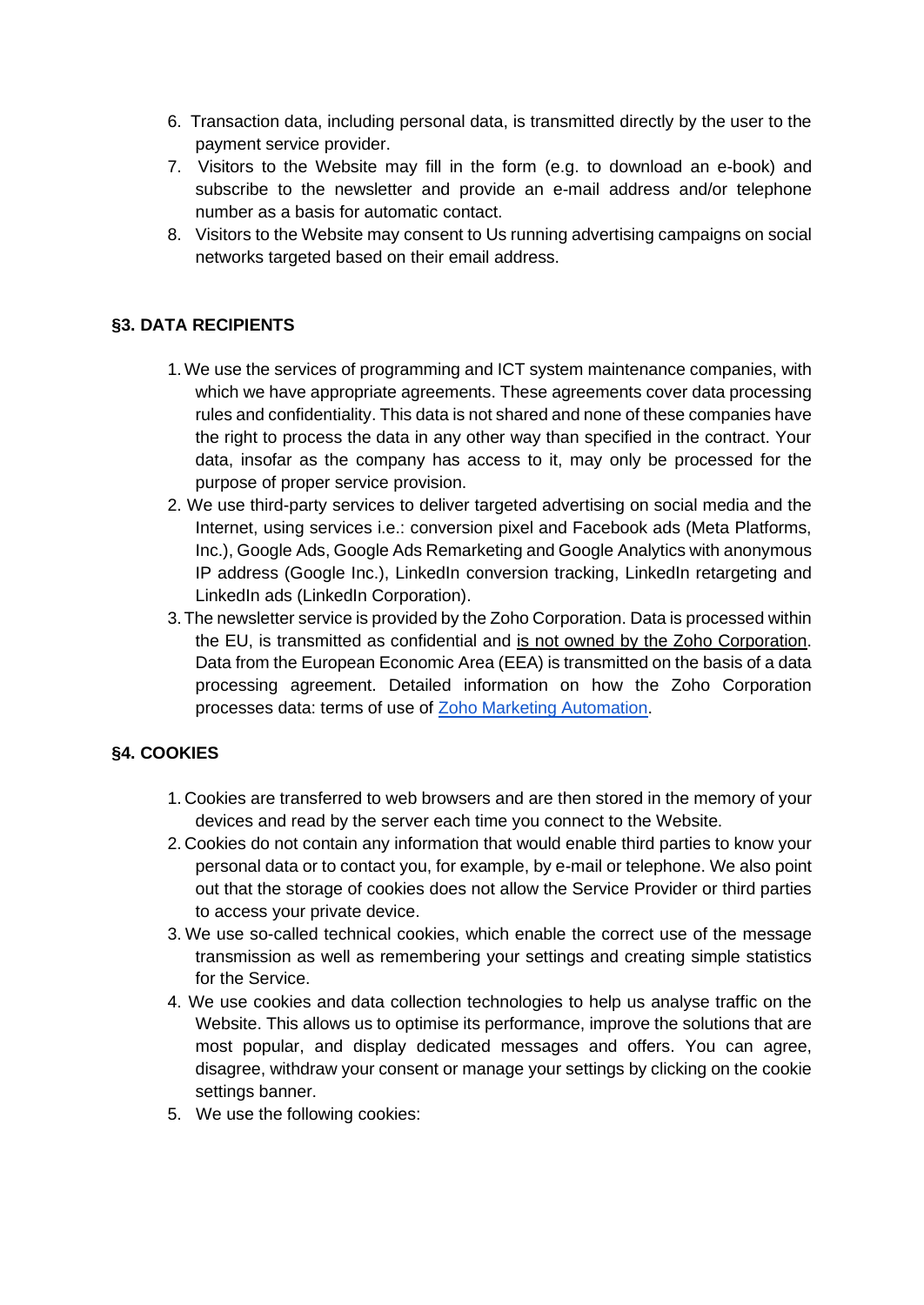| <b>Name</b>                                                      | <b>Description</b>                                                                                                                                                                                                | Vendor                       | <b>Type</b>           | <b>Privacy Policy</b>                                                             |
|------------------------------------------------------------------|-------------------------------------------------------------------------------------------------------------------------------------------------------------------------------------------------------------------|------------------------------|-----------------------|-----------------------------------------------------------------------------------|
| Clarity                                                          | Monitors how visitors<br>interact with a website,<br>records scrolls and<br>clicks in order to create<br>heatmaps and sessions<br>replays.                                                                        | <b>Curious Fu</b><br>Limited | Analytical<br>cookies | https://clarity.app/<br>privacy/                                                  |
| Hubspot marketing<br>automation (base<br>codes + events)         | A tool to replace Zoho<br><b>Marketing Automation-</b><br>email marketing and<br>SalesIQ.                                                                                                                         | HubSpot                      | Marketing<br>cookies  | https://legal.hubsp<br>ot.com/privacy-<br>policy                                  |
| Google Optimize                                                  | Presenting website<br>visitors various<br>versions of a website in<br>order to determine<br>what kind of content<br>performs better.                                                                              | Google                       | Analytical<br>cookies | https://policies.goo<br>gle.com/technolog<br>ies/cookies?hl=en-<br><b>US</b>      |
| Google Search<br>Console                                         | Measures organic<br>traffic to the website,<br>keywords, search<br>terms. Provides<br>insights on how<br>website is doing in<br>organic search.                                                                   | Google                       | Analytical<br>cookies | https://policies.goo<br>gle.com/technolog<br>ies/cookies?hl=en-<br>US <sub></sub> |
| Google Ads conversion conversions with clicks<br>Linker          | Additional tag to link<br>Google Ads<br>on website.                                                                                                                                                               | Google                       | Marketing<br>cookies  | https://policies.goo<br>gle.com/technolog<br>ies/cookies?hl=en-<br>US <sub></sub> |
| Google Ads conversion campaigns drive<br>tracking (below listed) | Conversion tracking<br>tag, or code snippet on<br>a website to record<br>desired actions<br>completed by Visitors<br>who come from Google<br>Ads. To determine<br>which keywords,<br>desired action.              | Google                       | Marketing<br>cookies  | https://policies.goo<br>gle.com/technolog<br>ies/cookies?hl=en-<br><u>US</u>      |
| Google Ads<br>remarketing (below<br>listed)                      | The remarketing, re-<br>engagement, or similar<br>audiences feature in<br>Google Ads allows to<br>reach people who<br>previously visited a<br>website or used your<br>app, and match the<br>right people with the | Google                       | Marketing<br>cookies  | https://policies.goo<br>gle.com/technolog<br>ies/cookies?hl=en-<br>US             |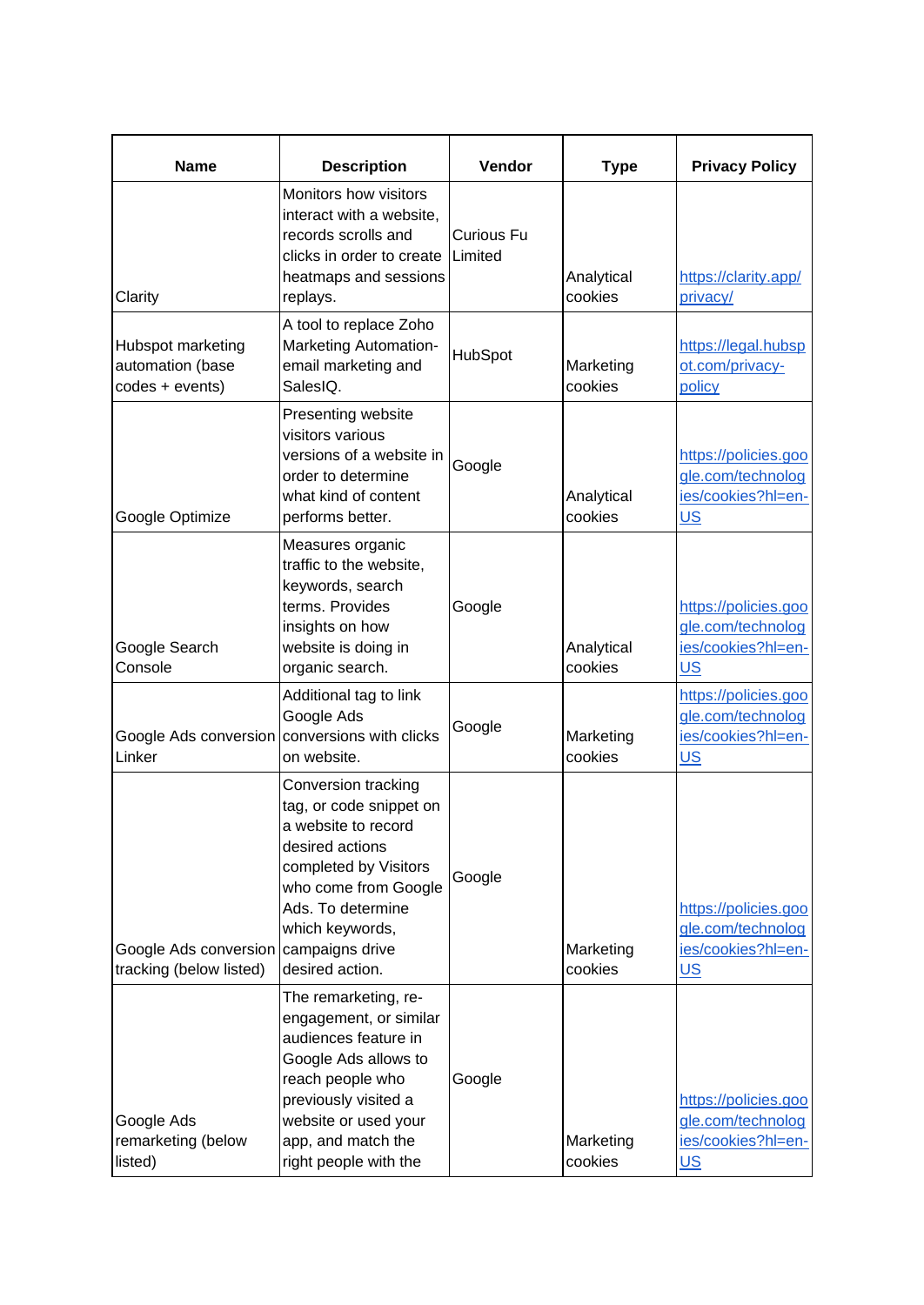|                       | right message.                                                                                                                                                                                       |                |                       |                                                                  |
|-----------------------|------------------------------------------------------------------------------------------------------------------------------------------------------------------------------------------------------|----------------|-----------------------|------------------------------------------------------------------|
| LinkedIn tracking tag | Measures activities,<br>behaviour, conversion<br>on website in order to<br>target ads to more<br>precisely chosen<br>business audience on<br>LinkedIn                                                | LinkedIn       | Marketing<br>cookies  | https://pl.linkedin.c<br>om/legal/cookie-<br>policy?             |
| Facebook tracking tag | Measures activities,<br>behaviour, conversion<br>on website in order to<br>target ads to more<br>precisely chosen<br>audience on Facebook<br>and Instagram.                                          | Facebook       | Marketing<br>cookies  | https://www.faceb<br>ook.com/business/<br>m/privacy-and-<br>data |
| <b>Bing Ads</b>       | Similar to Google Ads<br>service                                                                                                                                                                     | Microsoft      | Marketing<br>cookies  |                                                                  |
| Twitter tracking code | Measures activities,<br>behaviour, conversion<br>on website in order to<br>target ads to more<br>precisely chosen<br>audience on Twitter.                                                            | <b>Twitter</b> | Marketing<br>cookies  | https://twitter.com/<br>en/privacy                               |
| Lighthouse            | Lighthouse is an open-<br>source tool from<br>Google that audits a<br>website.                                                                                                                       | Google         | Analytical<br>cookies | https://www.lighth<br>ouseglobal.com/pr<br>ivacy-policy#lpp      |
| Floodlight            | Conversion tracking<br>system for Google<br>Marketing Platform.<br>Utilizes tags that track<br>activity on website,<br>along with reporting<br>features for adding<br>conversion data to<br>reports. | Google         | Analytical<br>cookies | https://floodlightso<br>ft.com/resources/p<br>rivacy-policy/     |